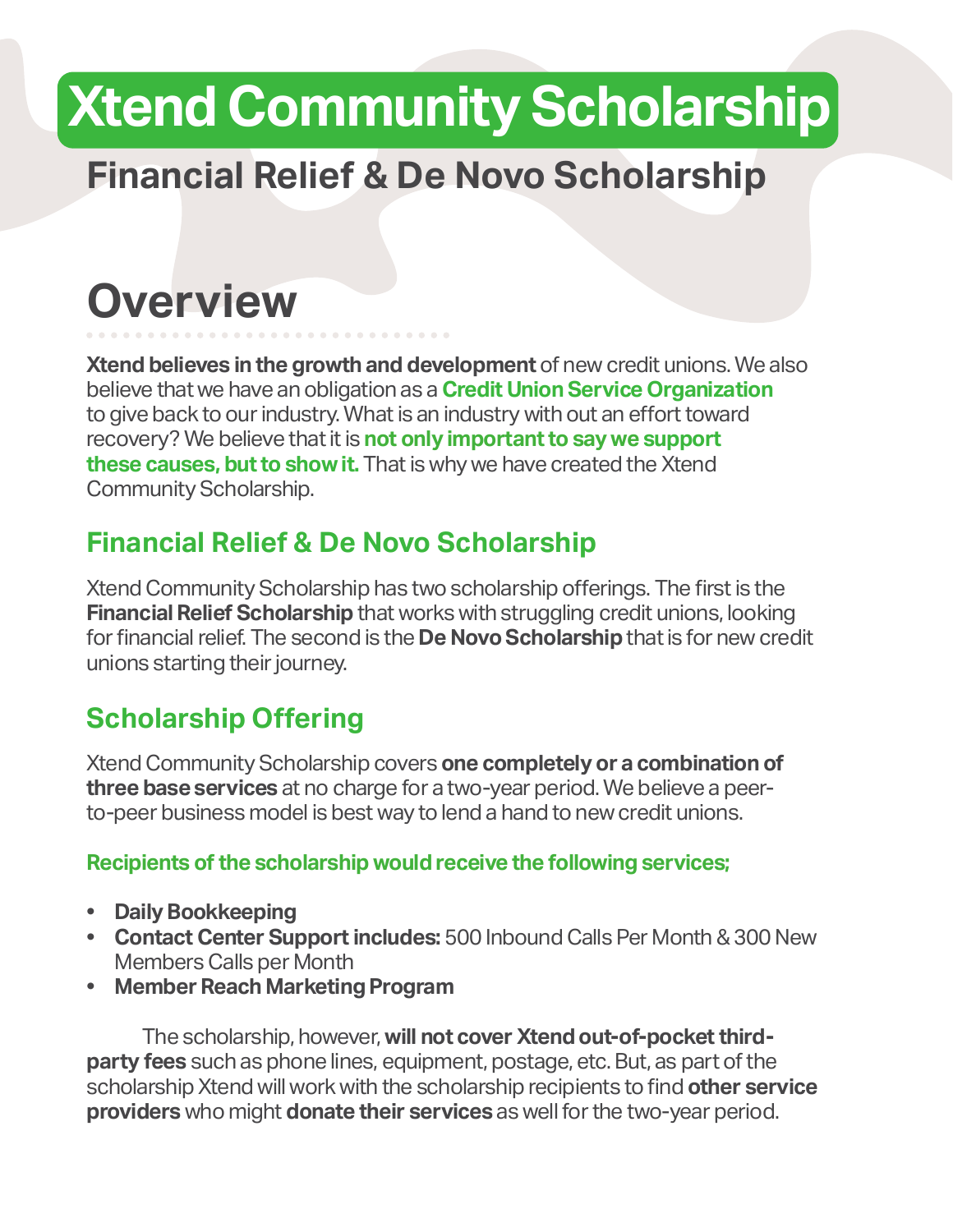#### **At the end of the two-year period the credit union will have three options**

- **• Continue with the CU\*BASE software and Xtend** and complete a five-year commitment as a paying customer to Xtend and owe nothing for the two years of scholarship services. To avoid any penalties the credit union must be an active entity and process for the entire contract period, which was committed to the CU\*BASE partner & Xtend .
- **• Declare their intentions to merge with a CU\*BASE credit union owner** because they do not see it as viable to continuing forward as a standalone entity. If the merger is with an active owner of CU\*BASE, the credit union will owe no cancellation fee.
- **• Declare their intentions to merge with a third party or non-CU\*BASE credit union,** and then pay the special scholarship cancellation fee. This will release them from the commitment to continue as a CU\*BASE Network participant.

### **Eligibility & Additional Information**

**Only CU\*BASE contracted credit unions** may apply for the Xtend Community Scholarship. Xtend, in its sole discretion, may award two to three scholarships per year if there are candidates that meet the requirements of the Scholarship Committee. Our goals are to **award scholarships twice each year** in the months of **February and September.** We will then work with the winning credit unions around their conversion timeframe on an individual basis.

**Candidates wishing to have their applications reviewed for consideration should submit the required documents by the following schedule:**

| Season        | <b>Application Deadline</b> | <b>Committee Review</b> | <b>Award Announcement</b> |
|---------------|-----------------------------|-------------------------|---------------------------|
| <b>Winter</b> | December 31                 | January                 | <b>February 15</b>        |
| <b>Summer</b> | July 30                     | August                  | <b>September 15</b>       |

\*We recognize that there may be credit unions whose needs are more urgent, and those applications will be reviewed on a case-by-case basis.

For clients who are awarded a scholarship and are unable to convert to CU\*BASE prior to the expiration of one year from the date for which a scholarship is awarded, the offer may be rescinded – and the client would be required to re-apply for the following year.

 $\,{}^1$ Volumes during the remaining three years must remain within 15% of the average for the first two years or a minimum will be enforced